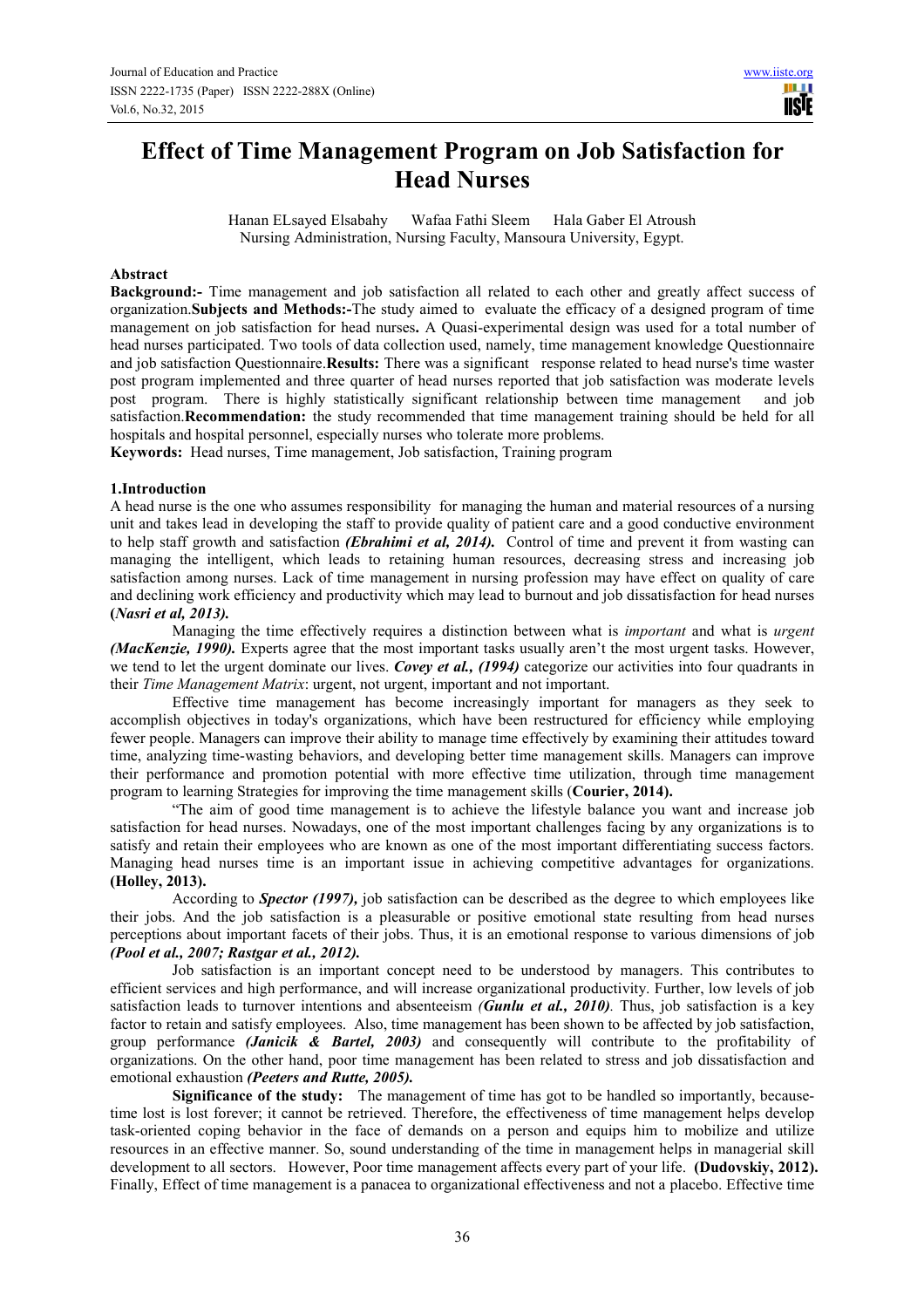management will improve staff productivity, make scheduling of jobs easier, make staff to perform tasks at their highest skill level, helping staff to prioritize and accomplish important task, recording and guiding the organization towards achieving its set goals. This entire things can increased the job satisfaction for head nurses **(Health wise Staff, 2013).** 

**2.Study aim:** To evaluate the efficacy of a designed program of time management on job satisfaction for head nurses**.** 

**3. Study hypothesis:** There is an effect of time management program on job satisfaction for head nurses.

## **4.Subjects and Methods**:

**4.1Design:** A–Quasi-experimental design was used in the study.

**4.2Setting:** The study was conducted at Mansoura university Hospital that provides a wide spectrum of health services at Delta Region.

. **4.3Subjects:-** Convenient sample included all head nurses available at the time of the study. Their total numbers were 50 head nurses with 95% confidence level and 5% confidence interval.

**4.4Tools of data collection:-** Were including two tools:

**4.4.1Tool (1):** Time management knowledge questionnaire included three parts**:** 

**Part 1:** included Personal characteristics of the head nurses as: age, department, educational qualification, experience, and marital status.

**Part 2: Time waster Questionnaire**: It was a structured questionnaire format, developed by **Baillie et al, (1989).** It aimed to determine what extent the head nurses can manage the time wasters and it consists of forty one items. The possible response for each item is yes, sometimes, and no. *the Scoring system* was allocated as follow: (1) Yes, (2) Sometime and (3) No. the maximum scores were (123). The scoring levels were arranged as follow for each head nurse separately. - 41- 80 (indicated that head nurse have presence of time wasters) and - 81- 123 (no time wasters) **Baillie et al., (1989**).

**Part 3: Time management behavior scale:** It was a structured questionnaire format developed by **Macan, (1994)** the time management behavior scale will be used to assess the frequency at which head nurses practice in time management behaviors at their work situations, including: setting goals, prioritizing, organizing and scheduling. Responses will be measured on 5-point Likert-Scale ranging from "1" (seldom true) to "5" (very often true). Higher mean score indicates more frequent use of time management.

**4.4.2Tool (2): Job Satisfaction Questionnaire** It was a structured questionnaire format developed by **Ahmed (2007)** used to assess head nurses job satisfaction. which includes 62 items and composed of eight main categories as following; Policy of hospital contains (5 items), Work system contains (6 items), Work relations contains (10 items), Work environment contains (10 items), Salary and incentives contains (5 items), Psychological status contains (4 items), Safety at work contains (4 items), Achievement and work advancement contains (18 items). *The scoring system*: According to *Kelly (2007); Ghoneim (2008); and Noqbill (2009*). (For all tools)**.** Responses of the participants were measured on three-point Likert scale ranged 1, 2, and 3 for the responses never, sometimes, and always respectively. Low = < 50 %, Moderate = 50 -75 % and High = > 75 %.

# **4.5 Methods of data collection:-**

**4.5.1** Ethical consideration**:-**Before commencing the study, ethical approval was granted from the research ethics' committee in which the study took place. The researchers ensured that the correct procedures were undertaken concerning informed consent, autonomy, anonymity and maintenance of the subjects of confidentiality.

**4.5.2** Official permission to conduct the study was obtained from the manager of hospital and administrator of training department at Mansoura University Hospital.

**4.5.3** Tools were translated by the researchers into Arabic, and tested for its content validity and relevance by five experts in nursing administration from faculties of nursing, and accordingly the necessary modification was done.

**4.5.4** Double translation English- Arabic was done separately to ensure validity of tools.

**4.5.5** Internal consistency reliability of the two tools items was assessed using coefficient alpha. It was 0.96 for (time management) items while it was 0.97 for (job satisfaction) items.

**4.5.6** A pilot study was conducted on 10% of study sample (n=5) to examine its clarity and feasibility before using it. Accordingly, minor changes were done. All head nurses involved in the pilot study were excluded from the study sample later on.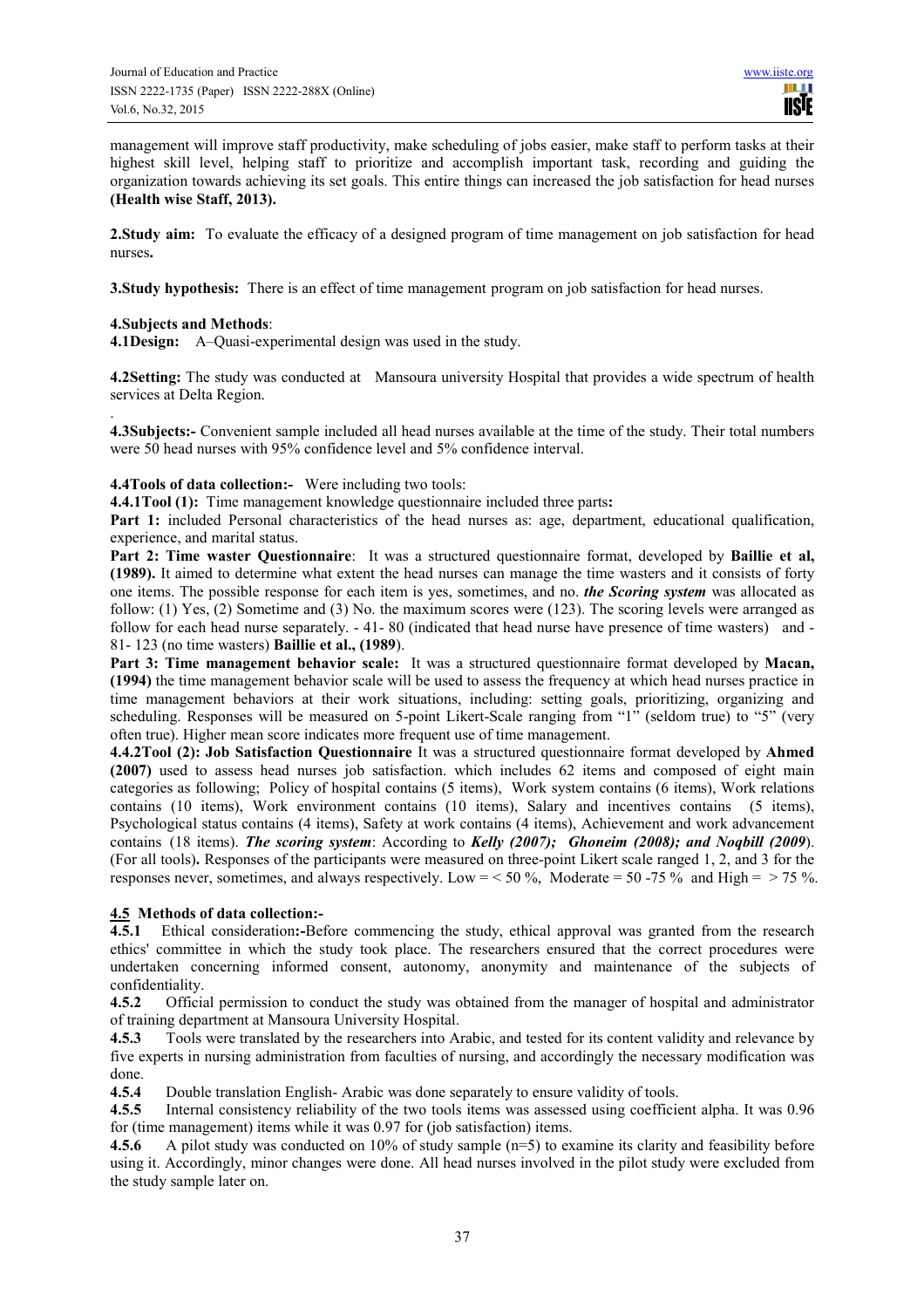**4.5.7** Informed consent for participation in the study was secured from the entire study sample. Participation in the research is voluntary. Each participant may decide to stop completing the study and withdraw at any time without consequence.

4.5.8 Designed an educational program which include objectives of the training, concept of time, definition of time and time management, importance of time management, barrier for managing time, common myths of time management and time management strategies including three main strategies: *(1)* Planning: (setting goals, action plan, prioritizing, scheduling activities, establishing "To-Do" list). *(2)* Organizing: (the stacked desk syndrome, no detourism, the art of waste basketry, memo mania). *(3)* Implementing activities for control: (attacking the priorities, finding extra time, handling paperwork, filing system, delegating, control interruptions, communications, open door policy, learning to say "No", meeting, procrastination, and management by crisis, decision making, improve memory, rewarding the self).

4.5.9 Implementation of the training program. The data was collected by the researchers and the questionnaire sheets of time management and job satisfaction were distributed to head nurses as (pre test ) before starting the program at morning shifts by the researchers then post immediately and 3 month after the program. The time needed by each staff nurse to complete each sheet ranged from 25-30 minutes.

**4.5 10** The program was implemented three times for three groups of head nurses according to the working place of each group. The total allocated time for achieving the whole program to each group was 12 hours (6 session's × 2hours). Divided into six sessions in two week, 3 times per week and duration of every session was two hours.

4.5.11 Different teaching and learning methods were used during the sessions which included; interactive lecture, group discussion, demonstration, brain storming, work in small groups.

**4.5.12** Actual field work started at the beginning of Jun 2015 and finished at the middle of February 2015. Follow up phase started from middle of February till the middle of May 2015.

**4.5.13 Statistical Design: -** Data entry and statistical analysis were done using Statistical Package for Social Science (SPSS), version 16.0. Data were presented using descriptive statistics in the form of frequencies and percentages for qualitative variables, and means and standard deviations for quantitative variables. Chi- Square  $(\chi^2)$  test was used to test association between variables. Correlation coefficient(r) test was used to test the closeness of association between two variables. Statistical significance was considered at p-value <0.05 while, pvalue of <0.001 indicates a highly significant result.

**5. Results:- Table (1):** shows personal characteristics of head nurses. It was observed that the mean age of the studied head nurses was  $39.3 \pm 4.5$  years, their ages ranged between  $32-47$  years and 44 % of them were in age from 35 to 40 years. In addition, 48% of them were working in Main Mansoura university hospital. Concerning Year of experience, 40 % of them were less than 15 years of experience. While, 24% of head nurses were between 15 to 20 years of experience and most of them 98 % were married.

**Figure (1)**: portrays the total score of time waster knowledge among the studied head nurses. It was observed that the mean score are 119.18 and 104.36 of them had high knowledge score level regarding time waster in the post immediate test and post after 3 month compared to the pre-test .

**Table (2)& Figure (2):** shows the distribution of studied head nurses according to their practice of time management behavior pre, and post the intervention. This table shown that, there is a highly statistical significant difference in the all domains of time management behavior (planning, organizing, scheduling and controlling) **(P-value**  $\leq$  **0.001).** This table also, clarifies that the behavior of head nurses regarding time management was changed to improve in immediate and 3 month after the program (the mean score 120.84±3.36 and 94.96±15.94) compare to pretest (the mean score 60.46±1.97). The difference observed was highly statistical significant **(P-value**  $\leq$  **0.001).** 

**Figure (3):** Showed the total score of studied head nurses regarding total time management. This figure portrayed that the improvement of head nurses in total time management, it increased after the program intervention and still improved 3 month after the program but slightly decreased. Also, the difference observed was highly statistical significant, where  $(P-value \leq 0.001)$ .

**Table (3) & Figure (4):** shows the Head nurses total actual job satisfaction domains pre, immediate and 3 month post the program. There is highly statistical significant differences were seen with regard to work relation, work environment, achievement, and psychological status pre and post the program (P-value  $\leq 0.001$ ). This table also clarifies that the head nurses job satisfaction increased after the program implemented**.** 

**Table(4) :** Represent the Correlation between time management and job satisfaction. This table revealed that, there is statistically significant relation between time management ` and job satisfaction. As the time management practice used the job satisfaction increased.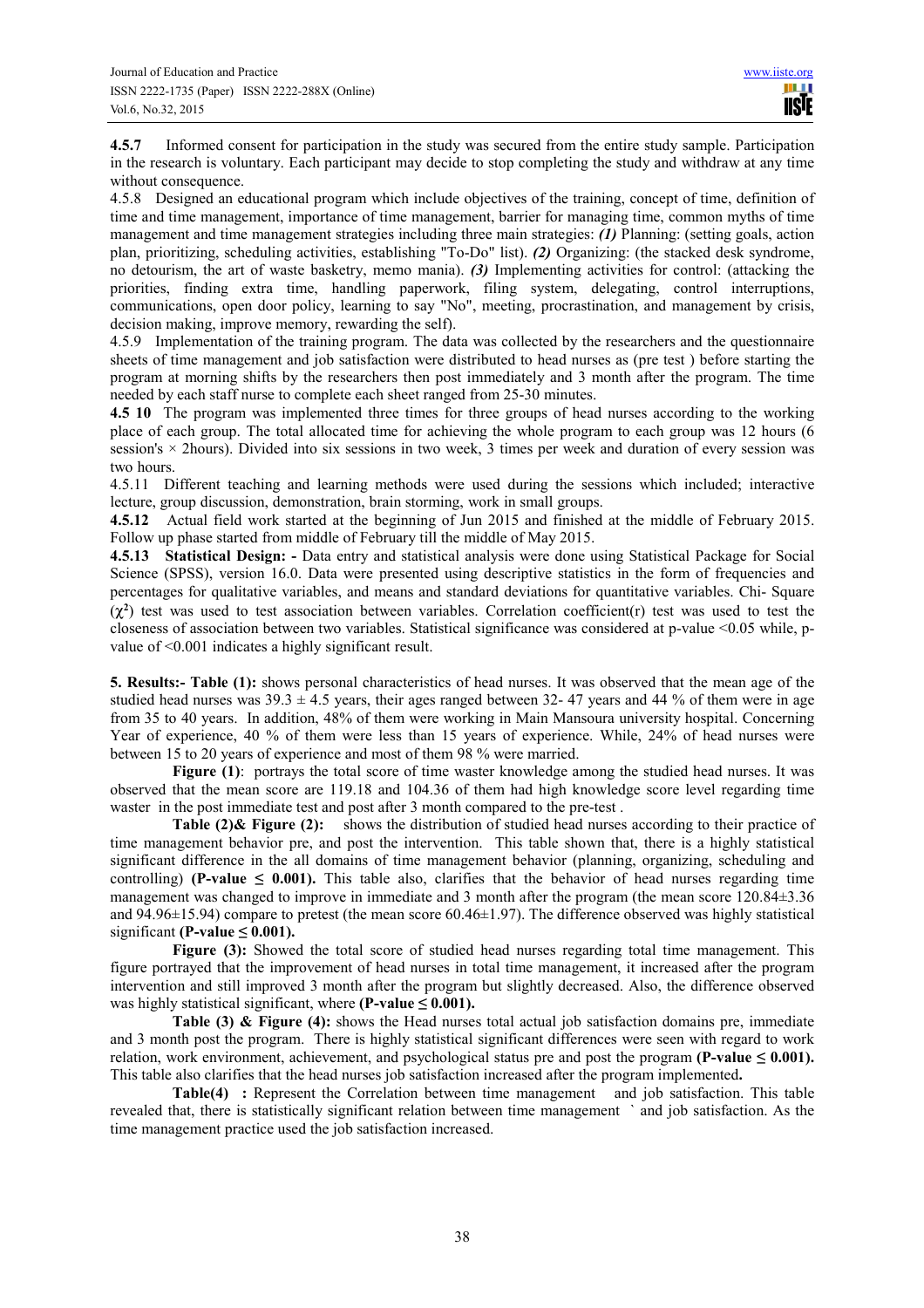|  | Table (1): personal characteristic of studied head nurses $(n=50)$ |  |  |  |
|--|--------------------------------------------------------------------|--|--|--|
|  |                                                                    |  |  |  |

| <b>Personal characteristics</b>          | No.    | $\frac{0}{0}$ |
|------------------------------------------|--------|---------------|
|                                          | $n=50$ |               |
| Age in years                             |        |               |
| $<$ 35<br>٠                              | 7      | 14%           |
| $35 -$<br>٠                              | 22     | 44%           |
| >40<br>٠                                 | 21     | 42%           |
| M(SD)<br>$(39.3 \pm 4.5)$                |        |               |
| $(32-47)$<br>Range                       |        |               |
| <b>Working departments</b>               |        |               |
| <b>Main Mansoura university hospital</b> | 24     | 48%           |
| <b>Medical specialized building</b><br>٠ | 19     | 38%           |
| Out - patient clinics<br>٠               | 7      | 14%           |
| Year of experience in nursing            |        |               |
| $\leq 15$                                | 20     | 40%           |
| $15 -$<br>٠                              | 12     | 24%           |
| $\geq 20$<br>٠                           | 18     | 36%           |
| <b>Marital status</b>                    |        |               |
| <b>Married</b><br>٠                      | 49     | 98%           |
| <b>Divorced</b><br>٠                     | 1      | 2%            |



Figure (1): Distribution of Studied head nurses according to their Total Knowledge Score Levels **regarding time waster Pre, immediate and Post (after 3 month) Program Implementation Phases (N=50).** 

|                                 |  |  | Table (2): Distribution of studied head nurses according to their practice of time management behavior |
|---------------------------------|--|--|--------------------------------------------------------------------------------------------------------|
| pre, and post the intervention. |  |  |                                                                                                        |

| <b>Items</b>        |                  | <b>Study group</b>             |                       |                 | <b>Paired-t test</b> |                 |
|---------------------|------------------|--------------------------------|-----------------------|-----------------|----------------------|-----------------|
|                     | pre              | <b>Post</b><br>immediate       | Post after 3<br>month | <b>P1</b>       | <b>P2</b>            | P <sub>3</sub>  |
| Planning            | $17.06 \pm 3.57$ | $28.3 \pm 0.839$               | $24.06 \pm 7.23$      | $t=20.89$       | $t=6.255$            | $t=4.03$        |
|                     |                  |                                |                       | $p \leq 0.001*$ | $p \leq 0.001*$      | $p \leq 0.001*$ |
| a) setting goals    | $5.44 \pm 1.92$  | $12 \pm 0$                     | $9.08 \pm 2.08$       | $t = 24.04$     | $t=9.64$             | $t=9.93$        |
|                     |                  |                                |                       | $p \leq 0.001*$ | $p \leq 0.001*$      | $p \leq 0.001*$ |
| b) setting priority | $11.6 \pm 2.66$  | $16.3 \pm 0.84$                | $14.98 \pm 6.18$      | $t=11.032$      | $t = 3.72$           | $t=1.47$        |
|                     |                  |                                |                       | $p = 0.001*$    | $p = 0.001*$         | $p = 0.147$     |
| Organizing          | $27.18 \pm 9.7$  | $57.1 \pm 1.28$                | $45.32\pm 6.93$       | $t = 21.26$     | $t=15.22$            | $t=12.3$        |
|                     |                  |                                |                       | $P \le 0.001*$  | $P \le 0.001*$       | $P \le 0.001*$  |
| Scheduling          | $8.72 \pm 6.52$  | $23.56 \pm 1.91$               | $15.6 \pm 5.76$       | $t=15.61$       | $t = 5.54$           | $t = 8.94$      |
|                     |                  |                                |                       | $P \le 0.001*$  | $P \le 0.001*$       | $P \le 0.001*$  |
| Controlling         | $7.5 \pm 2.58$   | $11.88 \pm 0.85$               | $10.78 \pm 0.99$      | $t=10.79$       | $t=10.11$            | $t = 5.49$      |
|                     |                  |                                |                       | $P \le 0.001*$  | $P \le 0.001*$       | $P \leq 0.001*$ |
| Total time          | $60.46 \pm 1.97$ | $120.84 \pm 3.36$              | $94.96 \pm 15.94$     | $t=10.99$       | $t=20.73$            | $t=15.32$       |
| behavior score      |                  | $\sim$ $\sim$ $\sim$<br>$\sim$ | $-1$ $-1$ $-2$ $-2$   | $p \leq 0.001*$ | $p \leq 0.001*$      | $p \leq 0.001*$ |

<sup>\*</sup>Significance at level ≤ 0.001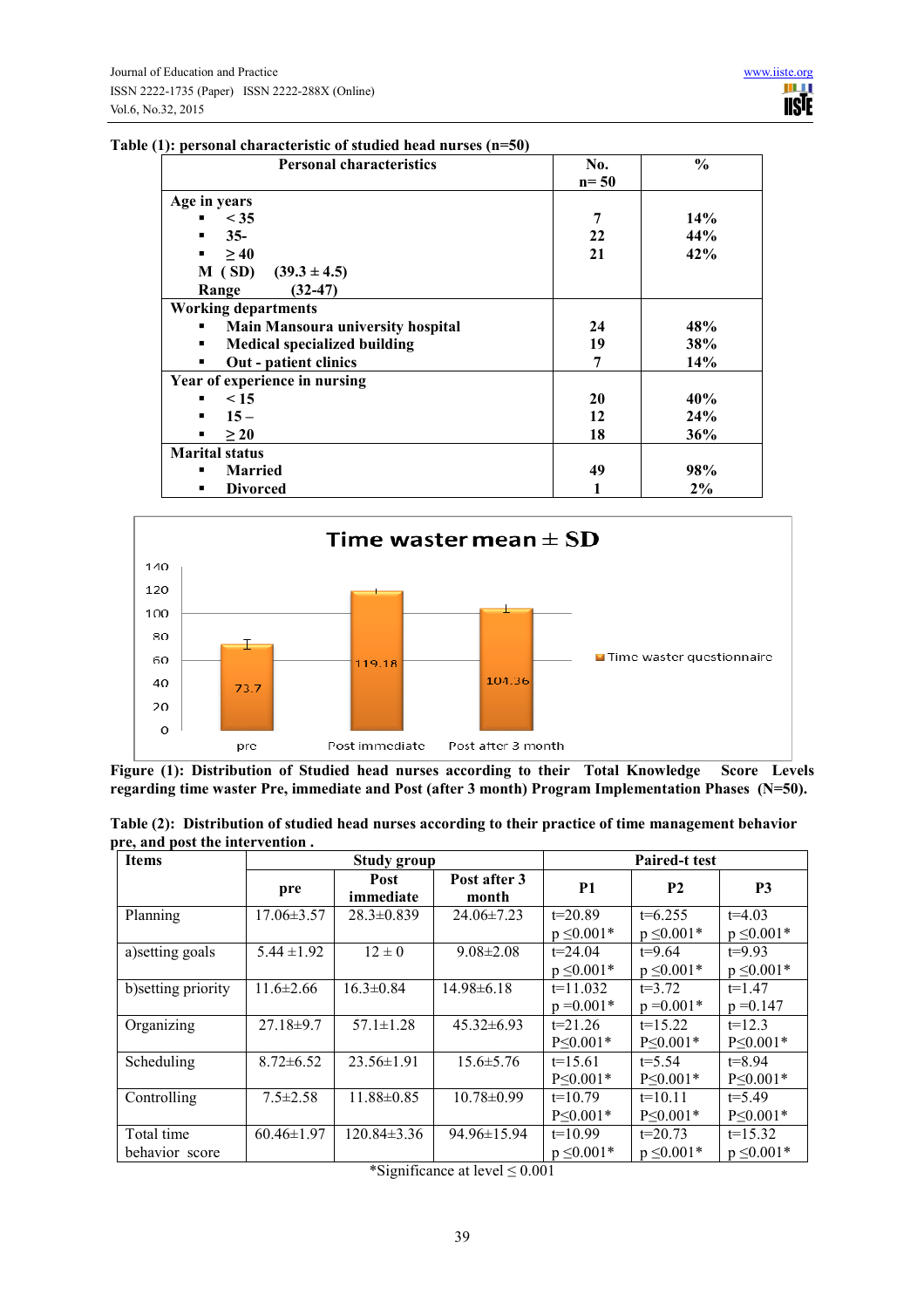

**Figure 2: Total score of studied head nurses regarding practice of time management behavior.** 



**Figure 3: Total score of studied head nurses regarding total time management.**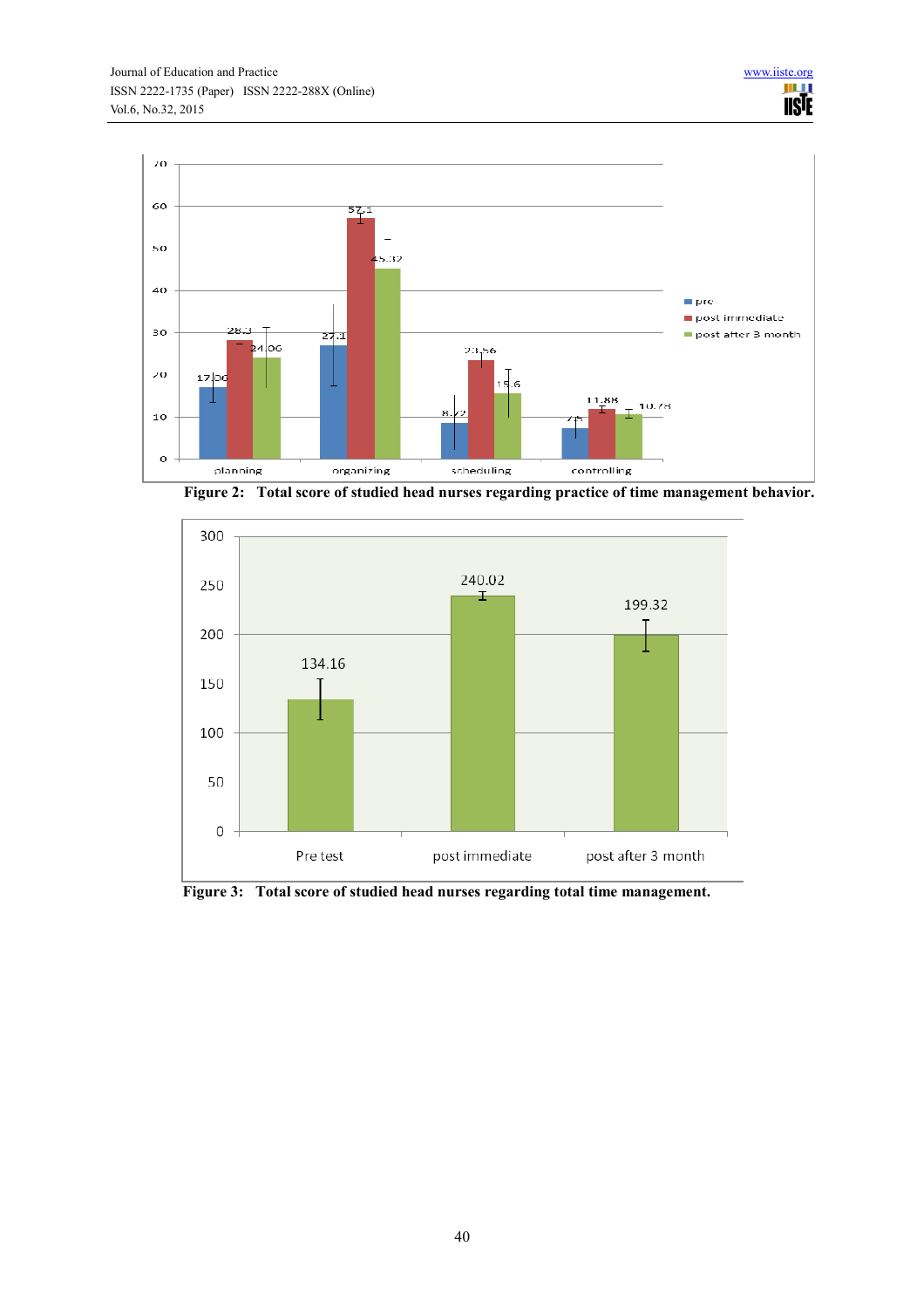| <b>Job satisfaction</b><br>domains | Pre              | Post<br>immediate | 3 months Post the<br>program | <b>P1</b>  | P <sub>2</sub> | P <sub>3</sub> |
|------------------------------------|------------------|-------------------|------------------------------|------------|----------------|----------------|
| Policy of the                      | $6.64 \pm 2.57$  | $6.70 \pm 2.54$   | $6.68 \pm 2.56$              | $t = 0.59$ | $t = 0.38$     | $t = 0.57$     |
| hospital                           |                  |                   |                              | $P = 0.5$  | $P = 0.6$      | $P = 0.5$      |
| <b>Work Relation</b>               | $16.7 \pm 2.58$  | $17.9 \pm 1.63$   | $17.3 \pm 2.02$              | $t = 5.5$  | $t = 4.2$      | $t=3.6$        |
|                                    |                  |                   |                              | $P \leq$   | $P \leq$       | $P \leq$       |
|                                    |                  |                   |                              | $0.001*$   | $0.001*$       | $0.001*$       |
| Work environment                   | $11.3 \pm 2.85$  | $12.2 \pm 2.90$   | $11.5 \pm 2.75$              | $t = 7.0$  | $t = 1.8$      | $t = 5.0$      |
|                                    |                  |                   |                              | $P \leq$   | $P \leq 0.07$  | $P \leq$       |
|                                    |                  |                   |                              | $0.001*$   |                | $0.001*$       |
| Work sy stem                       | $6.86 \pm 2.49$  | $6.86 \pm 2.49$   | $6.86 \pm 2.49$              | $t=0$      | $t=0$          | $t=0$          |
|                                    |                  |                   |                              | $p=1$      | $p=1$          | $p=1$          |
| <b>Salaries and</b>                | $2.04 \pm 2.25$  | $2.04 \pm 2.23$   | $2.1 \pm 2.29$               | $t=0$      | $t = 1.35$     | $t = 1.35$     |
| incentives                         |                  |                   |                              | $P = 1$    | $P = 0.18$     | $P = 0.18$     |
| Achievement                        | $21.08 \pm 5.83$ | $24.1 \pm 3.8$    | $23.7 \pm 4.25$              | $t = 6.21$ | $t = 7.11$     | $t = 1.47$     |
|                                    |                  |                   |                              | P<         | P<             | $P = 0.1$      |
|                                    |                  |                   |                              | $0.001*$   | $0.001*$       |                |
| <b>Psychological status</b>        | $6.34 \pm 1.71$  | $7.6 \pm 0.48$    | $7.6 \pm 0.48$               | $t = 6.61$ | $t = 12.1$     | $t = 11.4$     |
|                                    |                  |                   |                              | $P \leq$   | $P \leq$       | $P \leq$       |
|                                    |                  |                   |                              | $0.001*$   | $0.001*$       | $0.001*$       |
| Safety at work                     | $3.64 \pm 1.75$  | $3.64 \pm 1.75$   | $3.66 \pm 1.74$              | $t=1$      | $t=1$          | $t=1$          |
|                                    |                  |                   |                              | $P = 0.3$  | $P = 0.3$      | $P = 0.3$      |

## **Table (3 ): Head nurses total actual job satisfaction domains pre, immediate and 3 month post the program**

 **\*Significance at level ≤ 0.05** 





|  |  |  |  | Table (4): Correlation between time management and job satisfaction |  |  |
|--|--|--|--|---------------------------------------------------------------------|--|--|
|--|--|--|--|---------------------------------------------------------------------|--|--|

| <b>Items</b>            | Time management |          |     |                |               |       |  |  |
|-------------------------|-----------------|----------|-----|----------------|---------------|-------|--|--|
|                         | pre             |          |     | Post immediate | Post 3 months |       |  |  |
|                         |                 |          |     |                |               |       |  |  |
| <b>Job Satisfaction</b> | 0.323           | $0.022*$ | 106 | 0.463          | 0.071         | 0.622 |  |  |

## **6. Discussion**

Management and leadership are vital phenomena in all domains of social activities (Leonidas et al., 2010). Human and material resources will be destroyed in the absence of qualified management and leadership. However, time management in the realm of health and for nurse managers is of paramount importance (Mirzaei et al., 2012) because it is directly related to the people's health, and waste of time and lack of time management in the domain of nurse managers cause a reduction in efficiency (Soleimani et al., 2011). So, Control of time and prevention it from wasting can improve the ability of managing, retaining human resources, decreasing stress and increasing job satisfaction among head nurses (Nasri, 2010).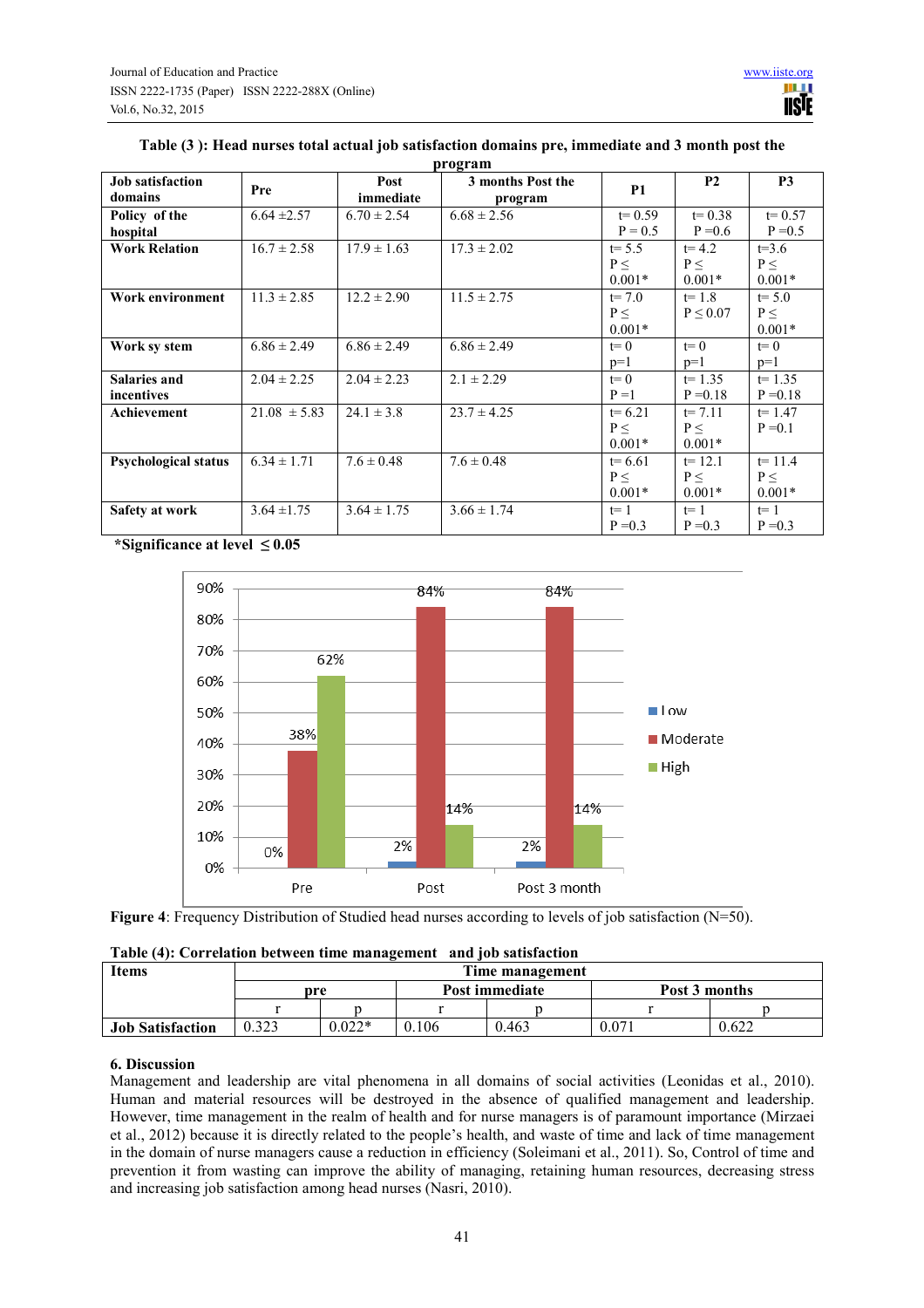In relation to time management knowledge our present study recorded that all head nurses reported that their response to time management is high (*100% response*) This result comes in accordance with the result of Ritz et al, (2010) who reported that *There was a 100% response.*

Also, the study found that the total behavior of time management as well as all elements of the time management behavior "planning (setting objectives, setting priorities), organizing, scheduling, and controlling" among head nurses were improved immediately after program implementation and still improved 3 months later but slightly decreased. The head nurses misbehavior of time management before the program might be due to that the head nurses were performing their daily work activities without planning, scheduling, or deciding what the priorities, are this is leads to unsatisfied with time management behavior. Meanwhile, an improvement which occurs for most of head nurses in time management behavior after the program could be related to that the most of head nurses applied several time management strategies including (setting objectives, setting priorities, designing work plan and to do list).

The present study supported with Ebrahimi,et al (2014) who stated that the head nurses time management behaviors improved after training the program and applying the ways to improve the quality of these programs can be useful. Going beyond these results of (Claessens*et al*., 2007) who Suggests that better time management skills—which include the ability to set achievable goals, identify priorities, monitor one's own progress, and remain organized—can lead to more effective time use and ultimately more positive outcomes, including reduced job stress and increased job satisfaction, in some settings.

Furthermore, our research revealed that there was a high significant statistics in time management behavior  $p \leq 0.001$  before and after implementing the program. This results supported with the result of Ebrahimi, (2014) who found that there was a significant difference in staff nurses' and head nurses' perception of nursing time management behaviors (*P*< 0.05) and also-clarified that Effective time management is considered important for managers for achieving the goals in an organization. In addition, the head nurses can improve their efficiency and performance with effective use of time. The same thing was explained at the hands of Ghorbanshiroudi et al,  $(2011)$  who showed that, time management training had a significant effect  $p<0.003$ , and that the time management training has been effective in increased job satisfaction.

The finding of this study revealed that the head nurses perception concerning their satisfaction increased immediately after implementing the program which appeared in their enthusiasm, enjoyment and pleasure. The result could be related to that the head nurses generally when perceiving the time management principles such as make list to do, set deadlines…….etc, it effects directly their feeling to be satisfied. But the degree of their job satisfaction decreased 3 months after the program when their enthusiasm and interest regarding job lowered. They become unsatisfied once more. This result agree with the results of Edwin, (2004) who reported that Time management is the best method of using the time to achieve the personal and occupational objectives, that creates a direct relationship between performing daily activities, on the one hand, and ensuring job satisfaction and progress, on the other hand. Also, This result was in harmony with Brigitte &Christel, (2007) who stated that time as a pressure factors everywhere and argues that time management is an efficient tool to cope with this problem which increased in job satisfaction.

Moreover, the findings of the present study revealed that the highest percentage of the head nurses in the Mansoura university hospital representing high mean score were highly satisfied with work achievement and work relations of head nurses. Regarding achievement and work advancement, the high mean score of head nurses are satisfied about rewarding by tangible and incorporeal incentives for extra activities and presence of rewarding for good performance. This could be due to presence of some motivation system and evaluation system in some units. This result agrees with the result of (Kaliski, 2007) that showed the Job satisfaction is a worker's sense of achievement and success on the job. It is generally perceived to be directly linked to productivity as well as to personal well-being that lead to a feeling of fulfillment

Adding to the above mentioned result of job satisfaction, the present study indicates that there was highly statistically significant difference pre and after implementation the program. This result in contrast with the result of Ritz et al, (2010) who revealed that there were not any statistically significant differences between groups job satisfaction levels.

Finding of the present study revealed that there was highly statistically significant relation between time management and job satisfaction. As the head nurses apply the principle of time management technique that enhances job satisfaction levels for head nurses. Generally, it could be concluded that the level of head nurses knowledge showed marked increase in the score which related to attending the time management training program and a significant improvement was occurred in head nurses time management behaviors and control of time waster. Also, a significant improvement occurred in head nurse's job satisfaction levels.

This result agree with the results of Claessens et al., (2004) who explained that the time positively related to job satisfaction and negatively to job-induced. This suggests that autonomy only has an indirect effect on the outcomes, which means that people with high autonomy experience perceived control of time and therefore feel less strained, more productive, and more satisfied in their work and planning behavior leads to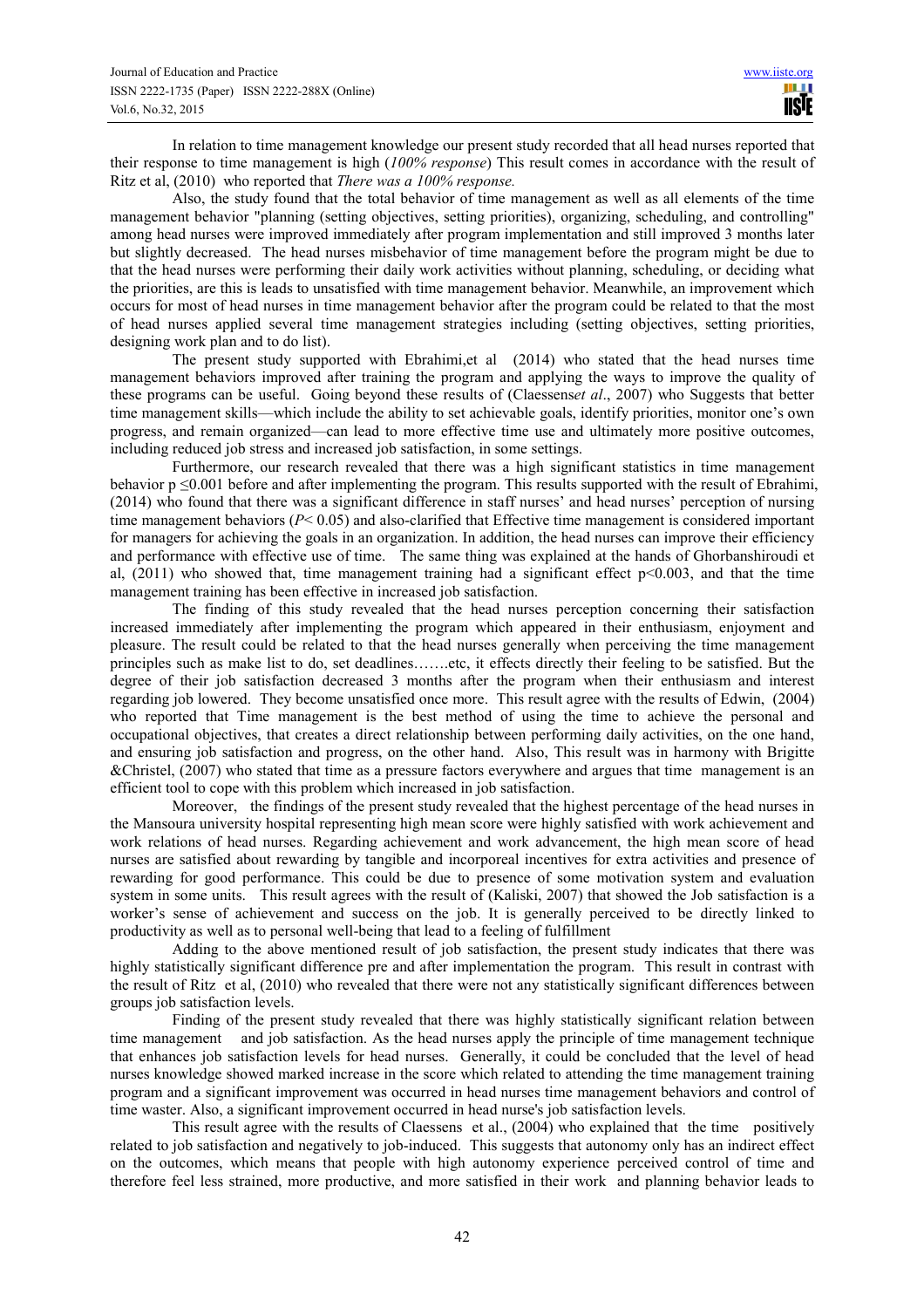more control and therefore less strain, more satisfaction, and feeling more productive than others. Moreover, Improvement in time management skills is associated with a reduction in job stress ( $p < 0.01$ ).

This findings are agreement with a studies conducted by Roe, (2005) who reveals that job satisfaction was positively related to time management and mediated by perceived control of time. Perceived control of time was not significantly related to job performance. These results imply that by implementing time management techniques, one is able to experience control over what can be done within workday time. This feeling in turn has a positive effect on job satisfaction, and somatic tensions.

On the other hand, the study conducted by Nasri, (2010) was contrast to the present study and reported that there was no any correlation between time management of head nurses (from their view) with nurses' job satisfaction( $r = .$ ,  $p > .$ ). Also-the results of Macan, (2010) who examined the effects of a time-management training program on employees' self-reports of time-management behavior, control over their time, job satisfaction, and stress responses, and on supervisors' ratings of these employees' job performance. Contrary to expectations, respondents did not report more frequent use of time-management , more job satisfaction, or less job-induced tension after training. Job performance did not significantly change after training. Thus, in general, the assertions made about time management were not supported.

**7.Conclusion:** There was effect of time management training program knowledge and practice of time behavior on job satisfaction of head nurses at Mansoura University Hospital.

**8. Recommendations:-** From findings, it was obvious that effective time management is a tool for organization performance. Thus, it is recommended that organization should adhere strictly to effective time management in order to provide quality services to their customers. The following time management tips are also recommended: List the main time wasting situations and explain why these situations arise. Avoid attempting too much task; make sure you delegate the right task to the right person. Make use of technology time savers and use the most appropriate form of technology for your purpose. In addition to, Every person must treat time very carefully, because nothing affects the bottom-line of an organization more than time effectiveness of its people (some executive do nothing serious about it). The benefits an organization will reap in future depend on what the hospital does with their time now. The basic element of time is event. And key to effective time management is event control. This is to say that an organization cannot time, but the organization can control what they do with time.

### **References:- 9.**

- Ahmed S S, (2007). Leadership behavior and job satisfaction of nurse educators and their impact on student's achievement at Dakahlia Governate. Unpublished Master Thesis in Nursing Administration, Faculty of Nursing, Zagazig University.Pp. 75-80.
- Baillie Vk., Trygsted L A., and Cordoni Tj, (1989). Effective nurse leadership: A practical Guide, 1<sup>st</sup> ed., Aspen published Inc, Maryland Pp. 293-305.
- Brigitte J, and Christel G, (2007). Time Management. Personnel Review, 36(2), 255-276. Located at: http://dx.doi.org/10.1108/00483480710726136. Accessed on 10/10/2014.
- Claessens B J C., van Eerde W., Rutte C G., and Roe R A, (2004): "Planning Behavior and Perceived Control of Time at Work," *Journal of Organizational Behavior,* Vol. 25 No. 8, pp. 937–950.
- Claessens B J C., van Eerde W., Rutte C G., and Roe R A, (2007): "A Review of the Time Management Literature," *Personnel Review*, Vol. 36 No. 2, pp. 255–276.<br>C. (2014): The Biblical Concept of "Time"
- Courier C, (2014): The Biblical Concept of "Time" . ISSN: 1559-2235. Available at:https://www.christiancourier.com/articles/437-biblical-concept-of-time-the. Accessed on: 28/8/2014.
- Covey S., Merrill R A., and Merrill R., (1994): First Things First: To Live, to Love, to Learn, to Leave a Legacy. New York: Simon and Schuster. Located at: http://www.amazon.com/First-Things-Stephen-R-Covey/dp/0684802031. Accessed on: 17/6/2014.
- Dudovskiy J, (2012): The Importance of Time Management. Located at: http://research-methodology.net/theimportance-of-time-management. Accessed on: 1/8/2014.
- Ebrahimi H, Hosseinzadeh R, Tefreshi Z M , and Hosseinzadeh S, (2014): Time management behaviors of head nurses and staff nurses employed in Tehran Social Security Hospitals, Iran in 2011.19(2): 193– 198. Iranian Journal of Nursing and Midwifery Research. Located at: http://www.ncbi.nlm.nih.gov/pmc/articles/PMC4020030/. Accessed on : 12/5/2014.
- Edwin A, (2004): Improving Productivity Through More Effective Time Management. Located at: http://www.researchgate.net/publication/8666913\_Improving\_Productivity\_Through\_More\_Effective Time\_Management. Accessed on : 12/12/2014.
- Ghorbanshiroudi S, Khalatbari J; Maddahi M E; Khelghatdoost P; and Keikhayfarzaneh M M, 2011: The Effectiveness of Time Management Training on the Amount of Nurse's Occupational Stress.